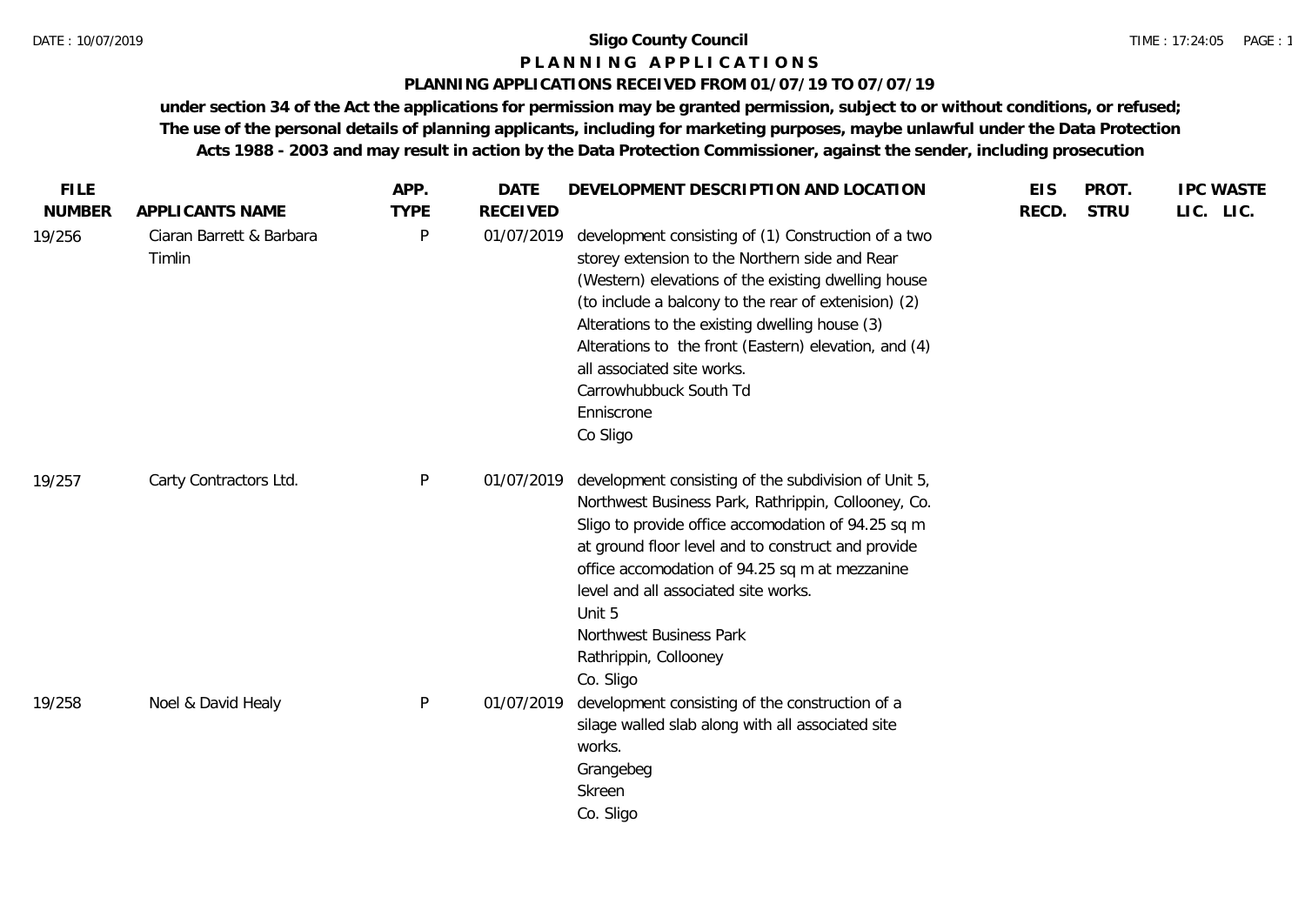#### **P L A N N I N G A P P L I C A T I O N S**

#### **PLANNING APPLICATIONS RECEIVED FROM 01/07/19 TO 07/07/19**

| <b>FILE</b>   |                                  | APP.         | <b>DATE</b>     | DEVELOPMENT DESCRIPTION AND LOCATION                                                                                                                                                                                                                                                                                                                                                                                                                                                  | <b>EIS</b> | PROT.       | <b>IPC WASTE</b> |
|---------------|----------------------------------|--------------|-----------------|---------------------------------------------------------------------------------------------------------------------------------------------------------------------------------------------------------------------------------------------------------------------------------------------------------------------------------------------------------------------------------------------------------------------------------------------------------------------------------------|------------|-------------|------------------|
| <b>NUMBER</b> | APPLICANTS NAME                  | <b>TYPE</b>  | <b>RECEIVED</b> |                                                                                                                                                                                                                                                                                                                                                                                                                                                                                       | RECD.      | <b>STRU</b> | LIC. LIC.        |
| 19/259        | Karen Killoran & John<br>Johnson | $\mathsf{P}$ | 01/07/2019      | development consisting of the renovation of existing<br>outbuilding to the rear of "The Moorings" to provide<br>a home office and games room. The development<br>will consist of the following: (1) The refurbishment<br>of outbuilding to provide a home office and games<br>room. (2) External stair to access upper floor (3)<br>Single storey outshot extension to front of<br>outbuilding and all ancillary site development works.<br>The Moorings<br>Rosses Point<br>Co. Sligo |            |             |                  |
| 19/260        | Jack Selby Smith                 | P            | 01/07/2019      | development consisting of the renovation and<br>extension to existing house.<br>Ballycummin<br>Easkey<br>Co. Sligo<br>F26 CX80                                                                                                                                                                                                                                                                                                                                                        |            |             |                  |
| 19/261        | Patrick Leonard                  | $\mathsf{P}$ | 02/07/2019      | development consisting of change of use from office<br>use to residential use to first and second floor units<br>with consequential changes to the elevations<br>together with ancillary and associated works<br>Bellaghy<br>Co. Sligo                                                                                                                                                                                                                                                |            |             |                  |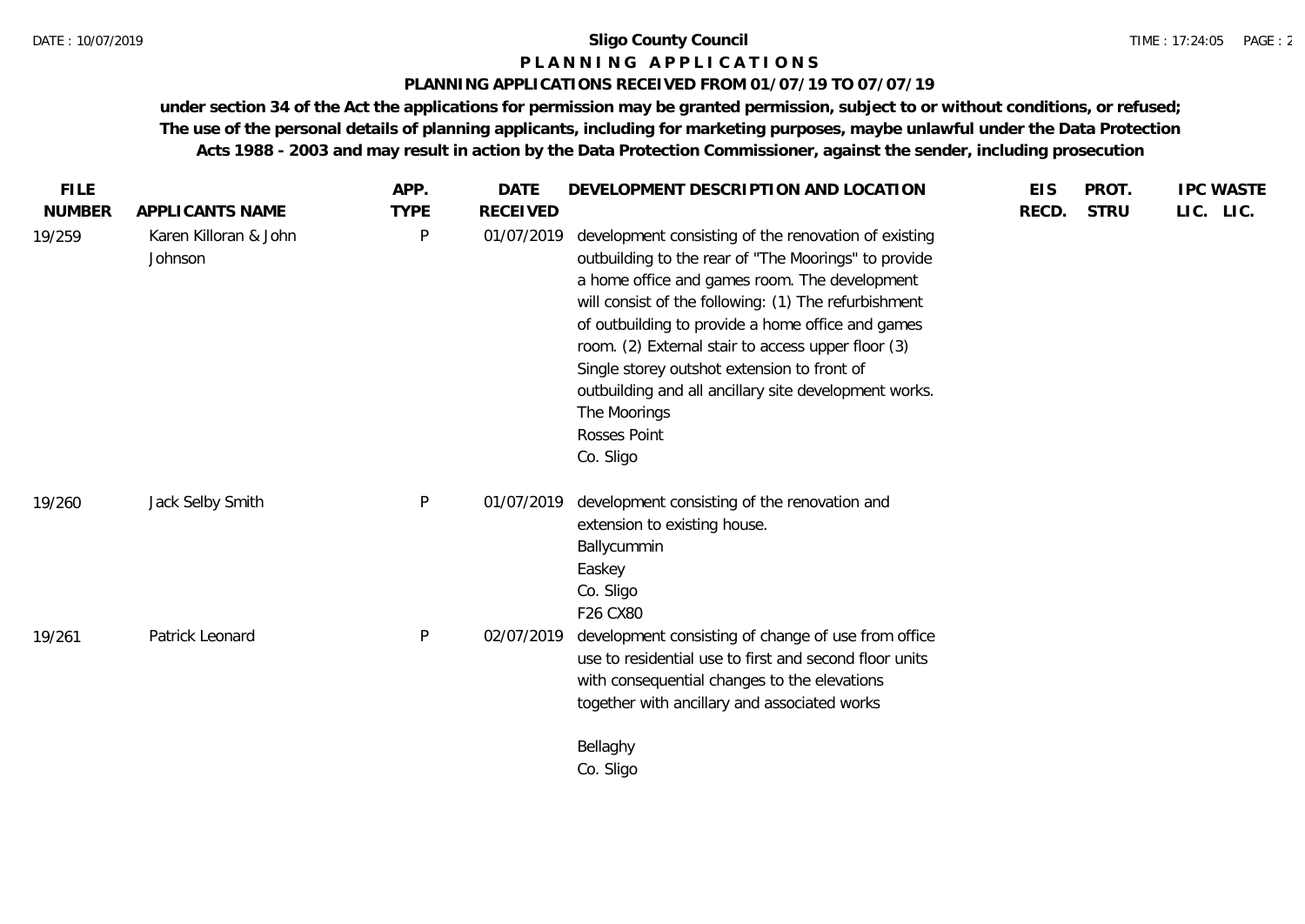#### **P L A N N I N G A P P L I C A T I O N S**

#### **PLANNING APPLICATIONS RECEIVED FROM 01/07/19 TO 07/07/19**

| <b>FILE</b><br><b>NUMBER</b> | APPLICANTS NAME              | APP.<br><b>TYPE</b> | DATE<br><b>RECEIVED</b> | DEVELOPMENT DESCRIPTION AND LOCATION                                                                                                                                                                                                                                                                                                                                                                                                                                                                                                                                                                                                                                                         | <b>EIS</b><br>RECD. | PROT.<br><b>STRU</b> | <b>IPC WASTE</b><br>LIC. LIC. |  |
|------------------------------|------------------------------|---------------------|-------------------------|----------------------------------------------------------------------------------------------------------------------------------------------------------------------------------------------------------------------------------------------------------------------------------------------------------------------------------------------------------------------------------------------------------------------------------------------------------------------------------------------------------------------------------------------------------------------------------------------------------------------------------------------------------------------------------------------|---------------------|----------------------|-------------------------------|--|
| 19/262                       | David Fowley                 | P                   | 02/07/2019              | development consisting of the extension and<br>alteration as follows:- 1. Demolition of single storey<br>portion of existing dwelling (which forms part of a<br>terrace) to the rear 2. Construction of a two-storey<br>extension to the rear of existing dwelling. 3.<br>Internal alterations to the existing building to<br>accommodate the conversion of the attic room to a<br>bedroom, along with the addition of a box dormer<br>with windows to the rear and roof windows to the<br>front. 4. Addition of two windows to the side gable<br>of the existing structure. 5. Extension to rear shed.<br>6. All with associated site works and alterations<br>7 Upper John Street<br>Sligo |                     |                      |                               |  |
| 19/263                       | Cignal Infastructure Limited | $\sf P$             | 02/07/2019              | development consisting of the installation of 3 No.<br>Antennas and 2 No. Dishes on a bespoke frame to<br>the existing permitted antenna support structure<br>under Planning Reg. Ref. PL 10-156 in order to<br>facilitate the decoupling of the in situ H3Gi shared<br>antennas on behalf of eir mobile, together with<br>associated cabinets.<br>Owenykeevan<br>Culleens<br>Co. Sligo                                                                                                                                                                                                                                                                                                      |                     |                      |                               |  |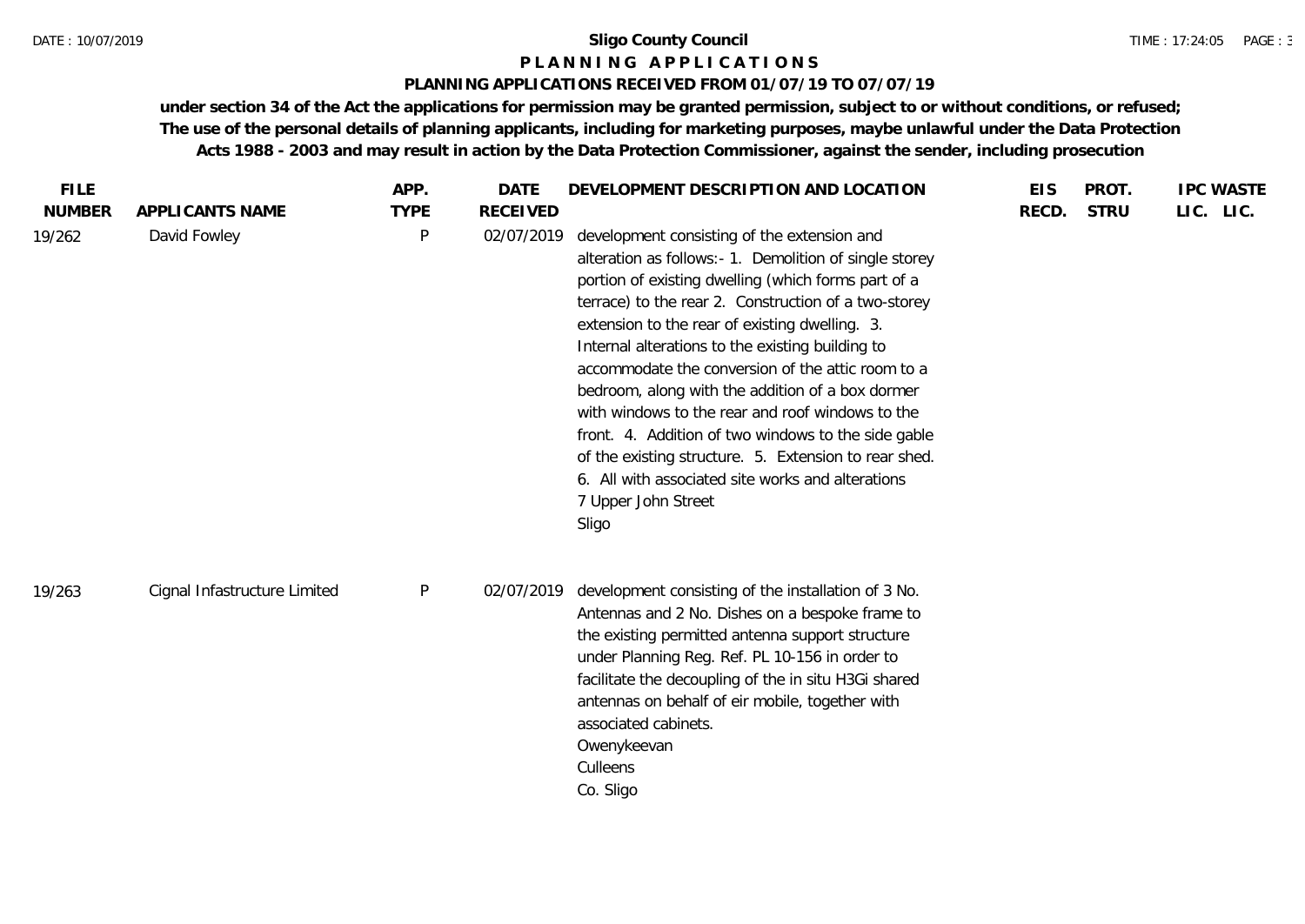#### **P L A N N I N G A P P L I C A T I O N S**

### **PLANNING APPLICATIONS RECEIVED FROM 01/07/19 TO 07/07/19**

| <b>FILE</b>   |                                                  | APP.         | <b>DATE</b>     | DEVELOPMENT DESCRIPTION AND LOCATION                                                                                                                                                                                                                      | <b>EIS</b> | PROT.       | <b>IPC WASTE</b> |
|---------------|--------------------------------------------------|--------------|-----------------|-----------------------------------------------------------------------------------------------------------------------------------------------------------------------------------------------------------------------------------------------------------|------------|-------------|------------------|
| <b>NUMBER</b> | APPLICANTS NAME                                  | <b>TYPE</b>  | <b>RECEIVED</b> |                                                                                                                                                                                                                                                           | RECD.      | <b>STRU</b> | LIC. LIC.        |
| 19/264        | Kevin & Jacqueline Mellett                       | $\sf P$      | 02/07/2019      | development consisting of erection of a single<br>storey dwelling and domestic garage, along with<br>on-site wastewater treatment system, and all other<br>associated site works and services.<br>Carrownamaddoo<br><b>Ballintogher West</b><br>Co. Sligo |            |             |                  |
| 19/265        | The Board of Management,<br>Mercy College, Sligo | $\sf P$      | 02/07/2019      | development consisting of the provision of a 150m2<br>single storey prefab building comprising 2 no. ASD<br>classrooms and ancillary accommodation along with<br>all associated site works and site services                                              |            |             |                  |
| 19/266        | St. Angela's College Ltd                         | $\mathsf{P}$ | 03/07/2019      | Mercy College Sligo<br><b>Chapel Street</b><br>Sligo<br>F91 CF80<br>development consisting of the demolition of 2<br>existing blockwork piers at entrance gateway and<br>erection of 2 new piers incorporating new stone<br>signage                       |            |             |                  |
|               |                                                  |              |                 | St. Angela's College<br>Clogherevagh<br>Lough Gill<br>Co. Sligo                                                                                                                                                                                           |            |             |                  |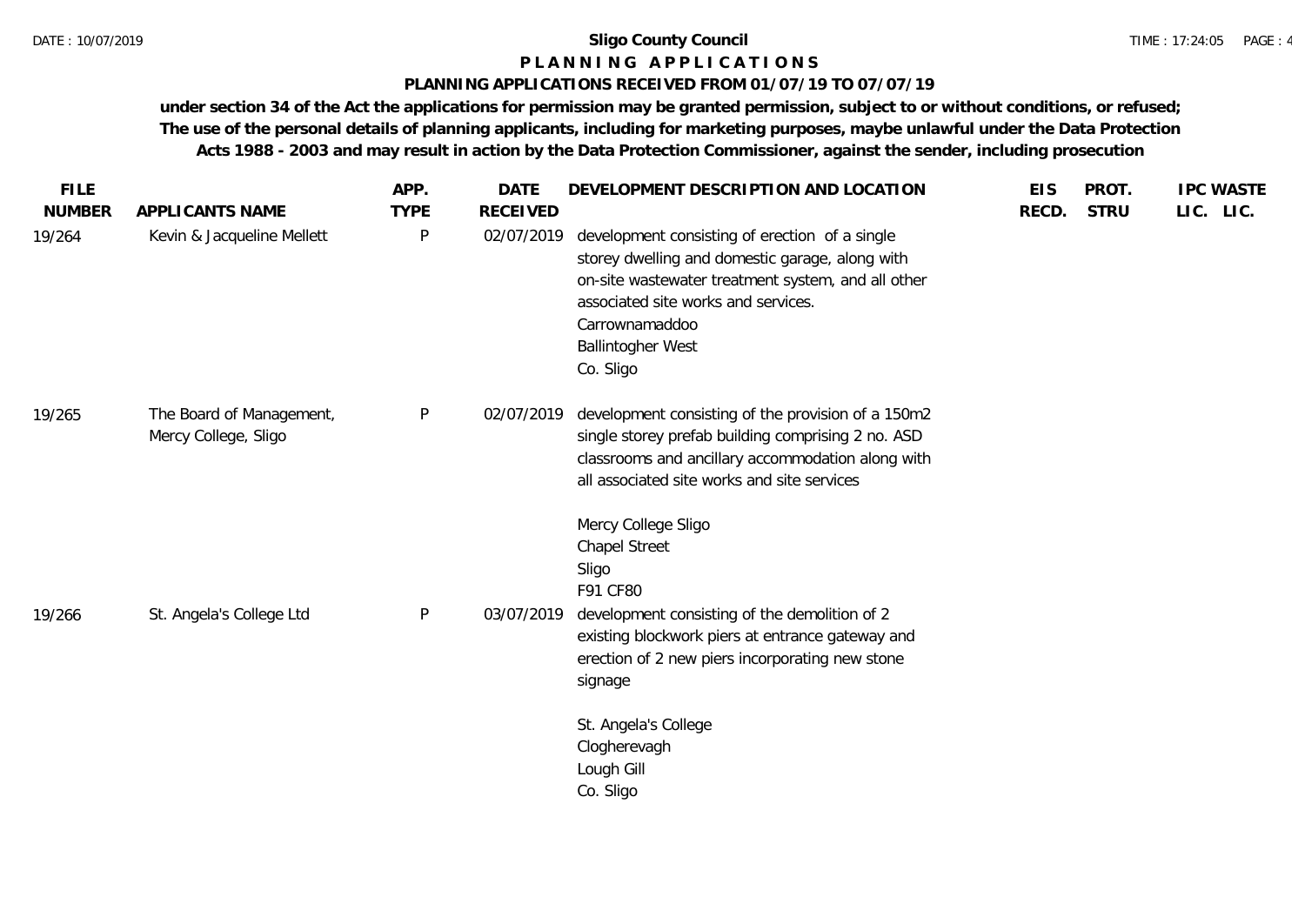## **P L A N N I N G A P P L I C A T I O N S**

#### **PLANNING APPLICATIONS RECEIVED FROM 01/07/19 TO 07/07/19**

| <b>FILE</b>   |                       | APP.        | <b>DATE</b> | DEVELOPMENT DESCRIPTION AND LOCATION                                                                                                                                                                                                                                                                                                                                                                                                                                 | <b>EIS</b> | PROT.       | <b>IPC WASTE</b> |
|---------------|-----------------------|-------------|-------------|----------------------------------------------------------------------------------------------------------------------------------------------------------------------------------------------------------------------------------------------------------------------------------------------------------------------------------------------------------------------------------------------------------------------------------------------------------------------|------------|-------------|------------------|
| <b>NUMBER</b> | APPLICANTS NAME       | <b>TYPE</b> | RECEIVED    |                                                                                                                                                                                                                                                                                                                                                                                                                                                                      | RECD.      | <b>STRU</b> | LIC. LIC.        |
| 19/267        | Salmon Bridge Ltd.    | P           | 03/07/2019  | development consisting of the change of use of 386<br>sqm ground floor unit from retail to office use and<br>all associated site works.<br>Embankment, Castle St/Thomas St,<br>Sligo<br>Co. Sligo                                                                                                                                                                                                                                                                    |            |             |                  |
| 19/268        | Patrick & Emily Quinn | R           | 03/07/2019  | development consisting of retention of the change of<br>use and conversion of former outbuildings to 2 no.<br>Apartments, retention for 1 no apartment on first<br>floor extension over existing outbuilding and for the<br>enhancement of existing entrance and construction<br>of a new road and all associated site works (this site<br>is within the curtilage of a Protected Structure).<br>Mountshannon House<br>Shannon Eighter<br>Bundoran Road<br>Co. Sligo |            | $\vee$      |                  |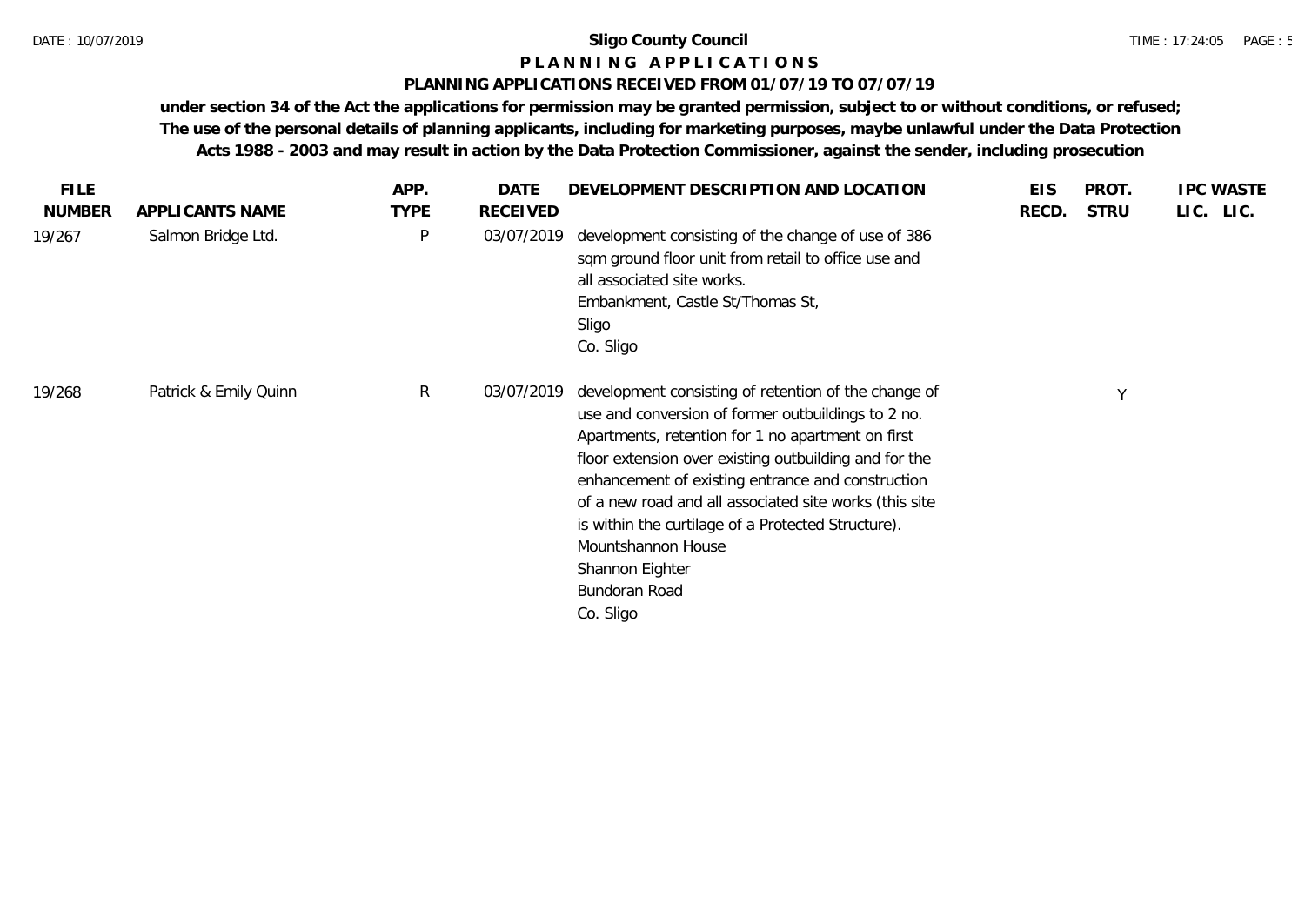#### **P L A N N I N G A P P L I C A T I O N S**

#### **PLANNING APPLICATIONS RECEIVED FROM 01/07/19 TO 07/07/19**

| <b>FILE</b>   |                                  | APP.        | DATE       | DEVELOPMENT DESCRIPTION AND LOCATION                                                                                                                                                                                                                                                                                                                                                                                                                                                                                                                                                                   | <b>EIS</b> | PROT.       | <b>IPC WASTE</b> |
|---------------|----------------------------------|-------------|------------|--------------------------------------------------------------------------------------------------------------------------------------------------------------------------------------------------------------------------------------------------------------------------------------------------------------------------------------------------------------------------------------------------------------------------------------------------------------------------------------------------------------------------------------------------------------------------------------------------------|------------|-------------|------------------|
| <b>NUMBER</b> | APPLICANTS NAME                  | <b>TYPE</b> | RECEIVED   |                                                                                                                                                                                                                                                                                                                                                                                                                                                                                                                                                                                                        | RECD.      | <b>STRU</b> | LIC. LIC.        |
| 19/269        | Owenmore Quality Homes<br>Ltd    | P           | 03/07/2019 | development consisting of (1) Construction of 44 no.<br>Residential units comprising of 12 no. 2 bed<br>apartments, 14 no., 3 bed semi-detached houses, 2<br>no., 3 bed terrace houses, 3 no., 4 bed detached<br>houses, 12 no., 4 bed semi-detached houses and 1<br>no., 4 bed terrace house. (2) Creation of public open<br>spaces and works to existing site boundaries. (3)<br>Construction of a new vehicular entrance onto<br>Newtownholmes Road, Caltragh. (4) Connections to<br>public services. (5) All associated site works deemed<br>necessary.<br>Newtownholmes Road<br>Caltragh<br>Sligo |            |             |                  |
| 19/270        | Tom Doohan and Claire<br>Gethins | $\sf P$     | 03/07/2019 | development consisting of the construction of a 2<br>storey dwelling house of 230.6 sq.m<br>Ballynaraw South<br>Bunnanaddan<br>Co. Sligo                                                                                                                                                                                                                                                                                                                                                                                                                                                               |            |             |                  |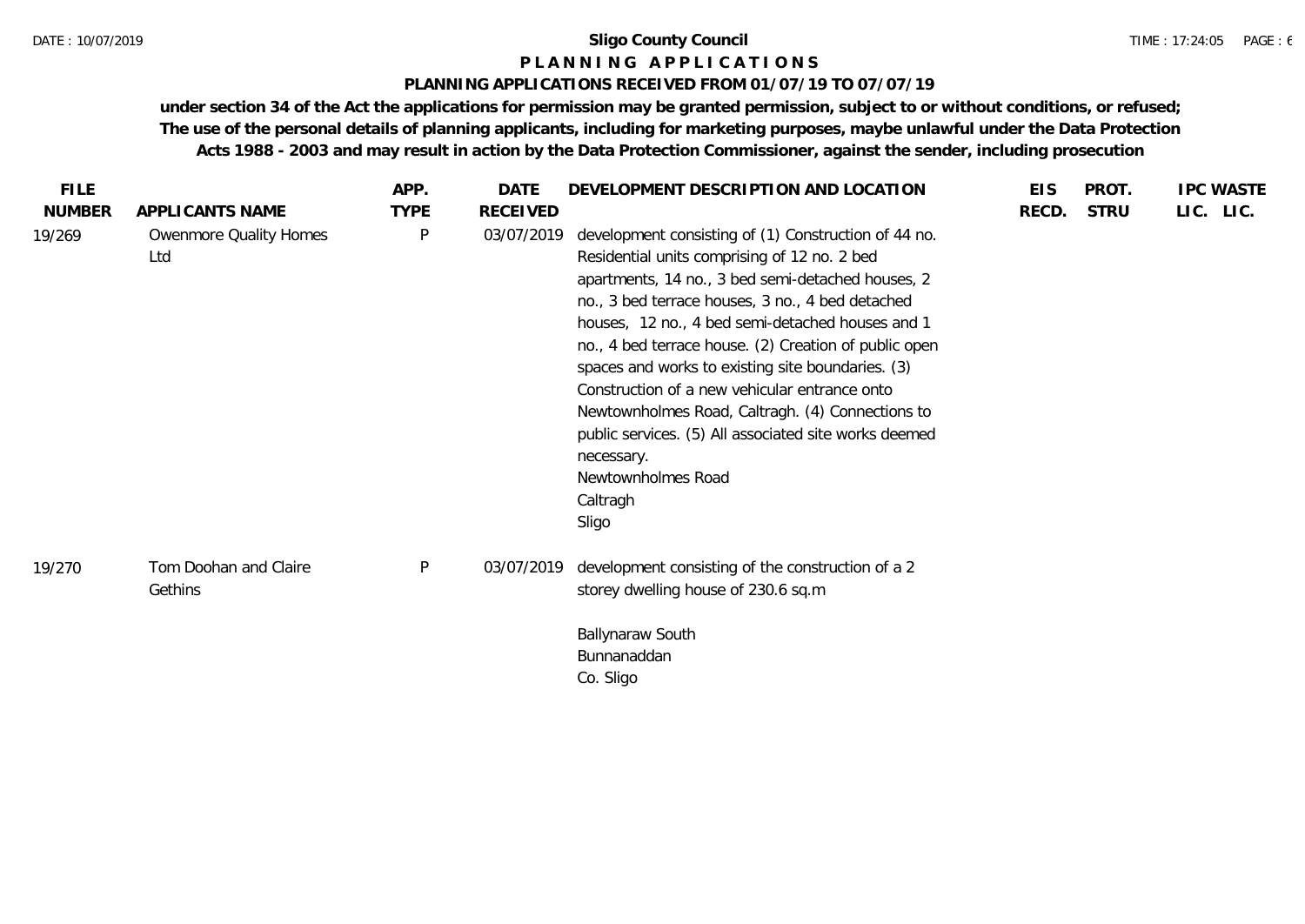#### **P L A N N I N G A P P L I C A T I O N S**

### **PLANNING APPLICATIONS RECEIVED FROM 01/07/19 TO 07/07/19**

| <b>FILE</b>   |                                                                   | APP.        | <b>DATE</b>     | DEVELOPMENT DESCRIPTION AND LOCATION                                                                                                                                                                                                                                                                                                                                                                                              | <b>EIS</b> | PROT.       | <b>IPC WASTE</b> |
|---------------|-------------------------------------------------------------------|-------------|-----------------|-----------------------------------------------------------------------------------------------------------------------------------------------------------------------------------------------------------------------------------------------------------------------------------------------------------------------------------------------------------------------------------------------------------------------------------|------------|-------------|------------------|
| <b>NUMBER</b> | APPLICANTS NAME                                                   | <b>TYPE</b> | <b>RECEIVED</b> |                                                                                                                                                                                                                                                                                                                                                                                                                                   | RECD.      | <b>STRU</b> | LIC. LIC.        |
| 19/271        | Rev Fr Christy McHugh<br>Chairman BOM of Scoil Bride<br>Naisiunta | P           | 04/07/2019      | development consisting of alterations and<br>extensions to Scoil Bride Naisiunta to provide a new<br>classroom, staff room and ancillary rooms. Floor<br>area of proposed extension 99 sq m. The proposed<br>alteration works will include combining two existing<br>classrooms into one, alterations to ancillary rooms<br>and associated site works.<br>Scoil Bride Naisiunta,<br>Carns, Mount Temple Td<br>Grange<br>Co. Sligo |            |             |                  |
| 19/272        | Coffey Northumbrian Ltd.                                          | P           | 05/07/2019      | development consisting of land filling the site of<br>1.4ha with imported excavated material.<br>Carrigeenagowna<br>Banada<br>Tubbercurry<br>Co. Sligo                                                                                                                                                                                                                                                                            |            |             |                  |
| 19/273        | Colm & Maeve Jinks                                                | P           | 05/07/2019      | development consisting of construction of a single<br>storey type domestic house, a new site entrance,<br>construct a domestic waste water treatment system<br>to current EPA code of practice standards together<br>with all associated ancillary works.<br>Shannon Oughter<br>Co. Sligo                                                                                                                                         |            |             |                  |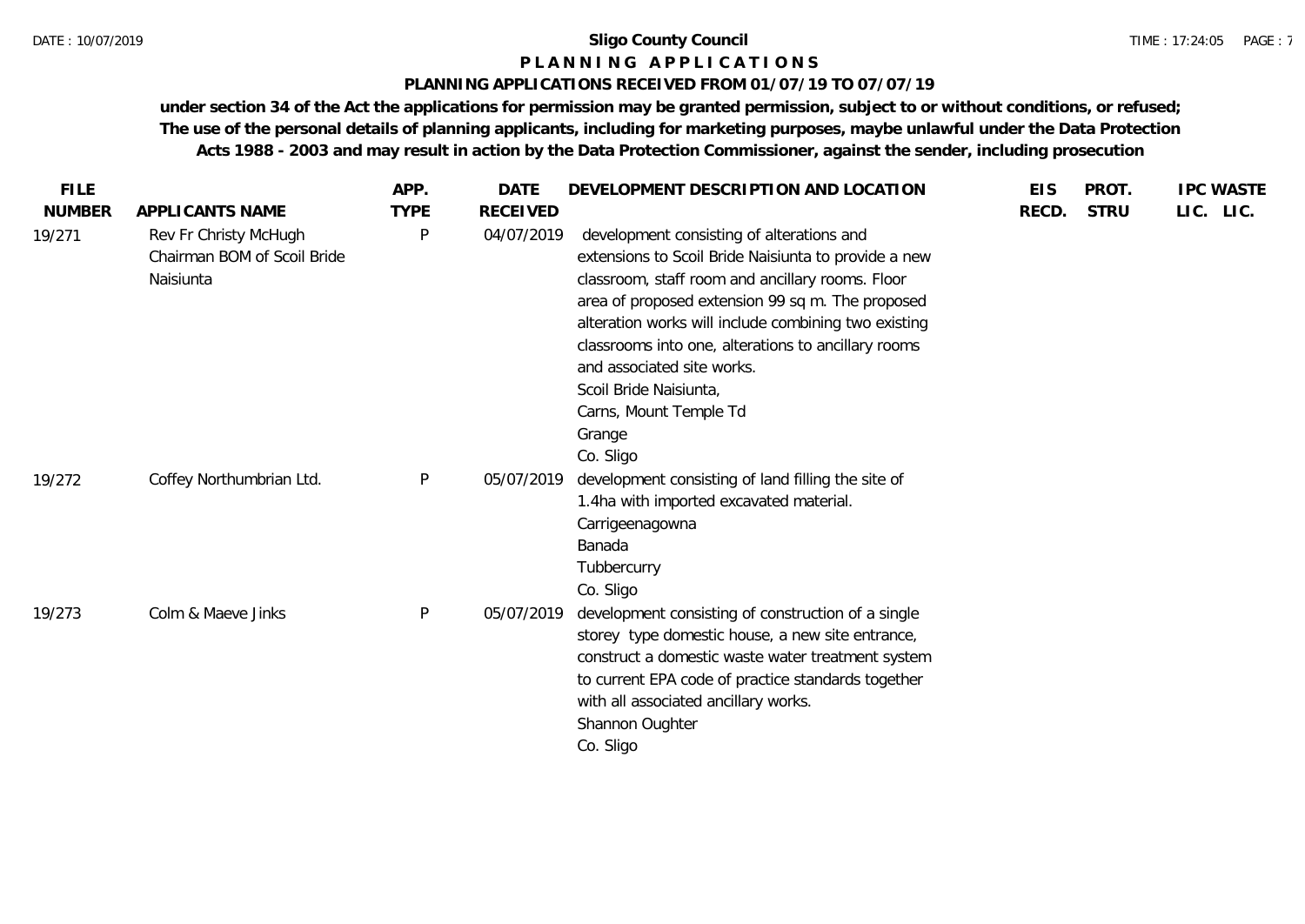# **P L A N N I N G A P P L I C A T I O N S**

## **PLANNING APPLICATIONS RECEIVED FROM 01/07/19 TO 07/07/19**

| <b>FILE</b>   |                         | APP.         | DATE            | DEVELOPMENT DESCRIPTION AND LOCATION                                                                                                                                                                                                                                                                                                                                                                                                                                                                                                                                        | <b>EIS</b> | PROT.       | <b>IPC WASTE</b> |
|---------------|-------------------------|--------------|-----------------|-----------------------------------------------------------------------------------------------------------------------------------------------------------------------------------------------------------------------------------------------------------------------------------------------------------------------------------------------------------------------------------------------------------------------------------------------------------------------------------------------------------------------------------------------------------------------------|------------|-------------|------------------|
| <b>NUMBER</b> | APPLICANTS NAME         | <b>TYPE</b>  | <b>RECEIVED</b> |                                                                                                                                                                                                                                                                                                                                                                                                                                                                                                                                                                             | RECD.      | <b>STRU</b> | LIC. LIC.        |
| 19/274        | Martin & Joanne McMahon | $\mathsf{P}$ | 05/07/2019      | development consisting of the construction of a<br>two-storey type domestic house, domestic garage,<br>demolish an existing derelict building, construct a<br>domestic waste water treatment system to current<br>EPA code of practice standards together with all<br>associated ancillary works.<br>Lavally,<br>Ballintogher,<br>Co. Sligo                                                                                                                                                                                                                                 |            |             |                  |
| 19/275        | Colin & Karen Reynolds  | $\sf P$      | 05/07/2019      | development consisting of: (1) retain and amend the<br>existing vehicular site entrance in accordance with<br>County Development Standards. (2) To retain<br>300m3 or 510 tonnes approximately of imported<br>subsoil fill (EWC 17/05/04) over a site area of<br>600m2 approximately. (3) Construct a new single<br>storey dwelling. (4) Construct an on-site PET system<br>with a tertiary treatment system and associated<br>gravel distribution layer. (5) Carry out all associated<br>site development works deemed necessary.<br>Creevymore,<br>Cliffony,<br>Co. Sligo |            |             |                  |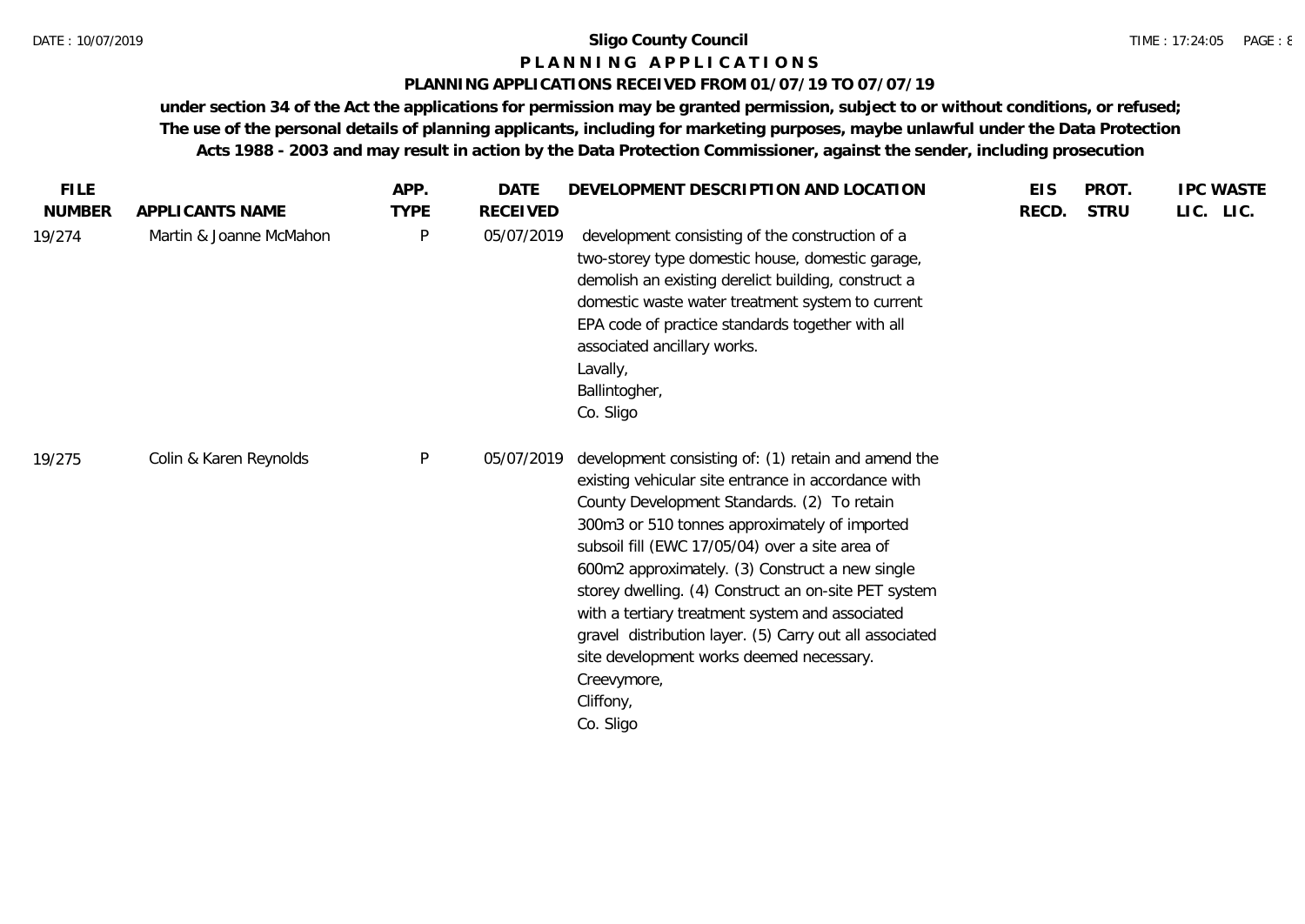#### **P L A N N I N G A P P L I C A T I O N S**

#### **PLANNING APPLICATIONS RECEIVED FROM 01/07/19 TO 07/07/19**

**under section 34 of the Act the applications for permission may be granted permission, subject to or without conditions, or refused; The use of the personal details of planning applicants, including for marketing purposes, maybe unlawful under the Data Protection Acts 1988 - 2003 and may result in action by the Data Protection Commissioner, against the sender, including prosecution**

| FILE.         |                  | APP.        | <b>DATE</b> | DEVELOPMENT DESCRIPTION AND LOCATION                                                                                                                                                                                                                                                          | EIS   | <b>PROT</b> | <b>IPC WASTE</b> |
|---------------|------------------|-------------|-------------|-----------------------------------------------------------------------------------------------------------------------------------------------------------------------------------------------------------------------------------------------------------------------------------------------|-------|-------------|------------------|
| <b>NUMBER</b> | APPLICANTS NAME  | <b>TYPE</b> | RECEIVED    |                                                                                                                                                                                                                                                                                               | RECD. | <b>STRU</b> | LIC. LIC.        |
| 19/276        | Brian McGarraghy | R           | 05/07/2019  | Development consisting of (1) Retention of an<br>attached garage to side of dwelling house: and (2)<br>Retention of an enclosed walkway to rear of dwelling<br>house going to attached garage: and (3) Retention<br>of a kitchen extension to rear of dwelling house.<br>Derrylehan<br>Grange |       |             |                  |
|               |                  |             |             | Co Sligo                                                                                                                                                                                                                                                                                      |       |             |                  |
|               |                  |             |             | F91 XC79                                                                                                                                                                                                                                                                                      |       |             |                  |
|               | Total: 21        |             |             |                                                                                                                                                                                                                                                                                               |       |             |                  |

\*\*\* END OF REPORT \*\*\*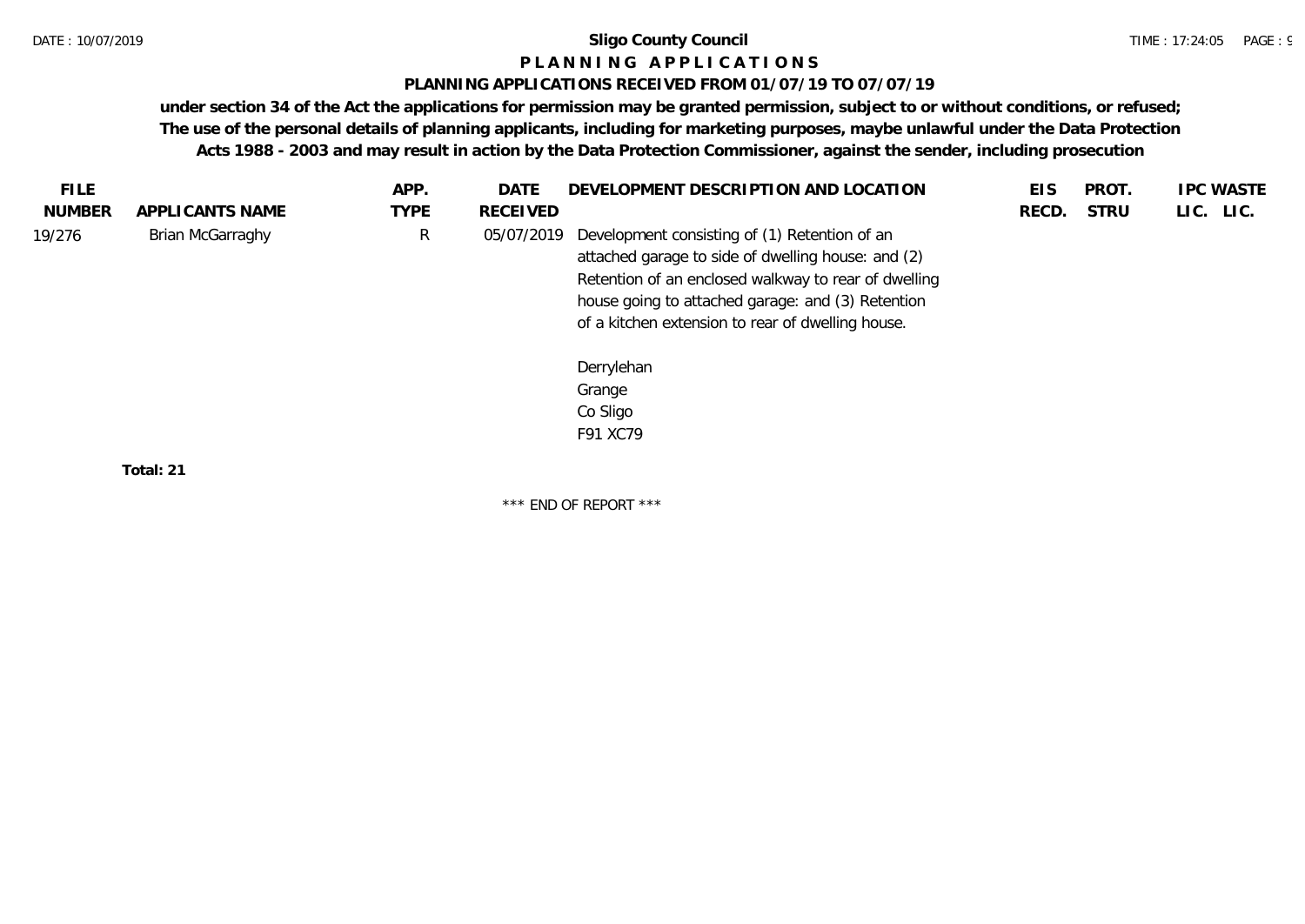## **P L A N N I N G A P P L I C A T I O N S**

#### **PLANNING APPLICATIONS GRANTED FROM 01/07/2019 TO 07/07/2019**

**in deciding a planning application the planning authority, in accordance with section 34(3) of the Act, has had regard to submissions or observations recieved in accordance with these Regulations;**

**The use of the personal details of planning applicants, including for marketing purposes, maybe unlawful under the Data Protection Acts 1988 - 2003 and may result in action by the Data Protection Commissioner, against the sender, including prosecution.**

| <b>FILE</b>   |                                      | APP.        | <b>DATE</b>     |                                                                                                                                                                                                                                                                                                                                                                                                                                                                                                                                                                       | M.O.        | M.O.          |
|---------------|--------------------------------------|-------------|-----------------|-----------------------------------------------------------------------------------------------------------------------------------------------------------------------------------------------------------------------------------------------------------------------------------------------------------------------------------------------------------------------------------------------------------------------------------------------------------------------------------------------------------------------------------------------------------------------|-------------|---------------|
| <b>NUMBER</b> | APPLICANTS NAME                      | <b>TYPE</b> | <b>RECEIVED</b> | DEVELOPMENT DESCRIPTION AND LOCATION                                                                                                                                                                                                                                                                                                                                                                                                                                                                                                                                  | <b>DATE</b> | <b>NUMBER</b> |
| 18/494        | Patricia Kilcoyne Shaughnessy        | P           | 14/12/2018      | Development consisiting of construction of a dwelling<br>house, together with all ancillary site works.<br>Oghambaun<br>Tubbercurry<br>Co. Sligo                                                                                                                                                                                                                                                                                                                                                                                                                      | 02/07/2019  | p298/19       |
| 19/17         | Enda Roche and Heather Ann<br>Garvey | P           | 22/01/2019      | Development consisting of the construction of a one and<br>a half storey dwelling house with wastewater treatment<br>and percolation systems, ancillary works and<br>landscaping.<br>Drumiskabole<br>Co Sligo                                                                                                                                                                                                                                                                                                                                                         | 04/07/2019  | P308/19       |
| 19/44         | Guy Dorman                           | P           | 13/02/2019      | development consisting of (1) Upgrade existing septic<br>tank to proprietary effluent treatment system and<br>percolation area. (2) Demolish existing flat roof extension<br>to north west elevation of cottage and demolish existing<br>shed to north east of cottage (3) Construct new extension<br>to north west and north east elevations of existing<br>cottage incorporating area of existing shed. (4)<br>Alterations to south east elevations of existing cottage<br>(new rooflights in roof) all to existing cottage.<br>Castlegal<br>Cliffoney<br>Co. Sligo | 03/07/2019  | P303/19       |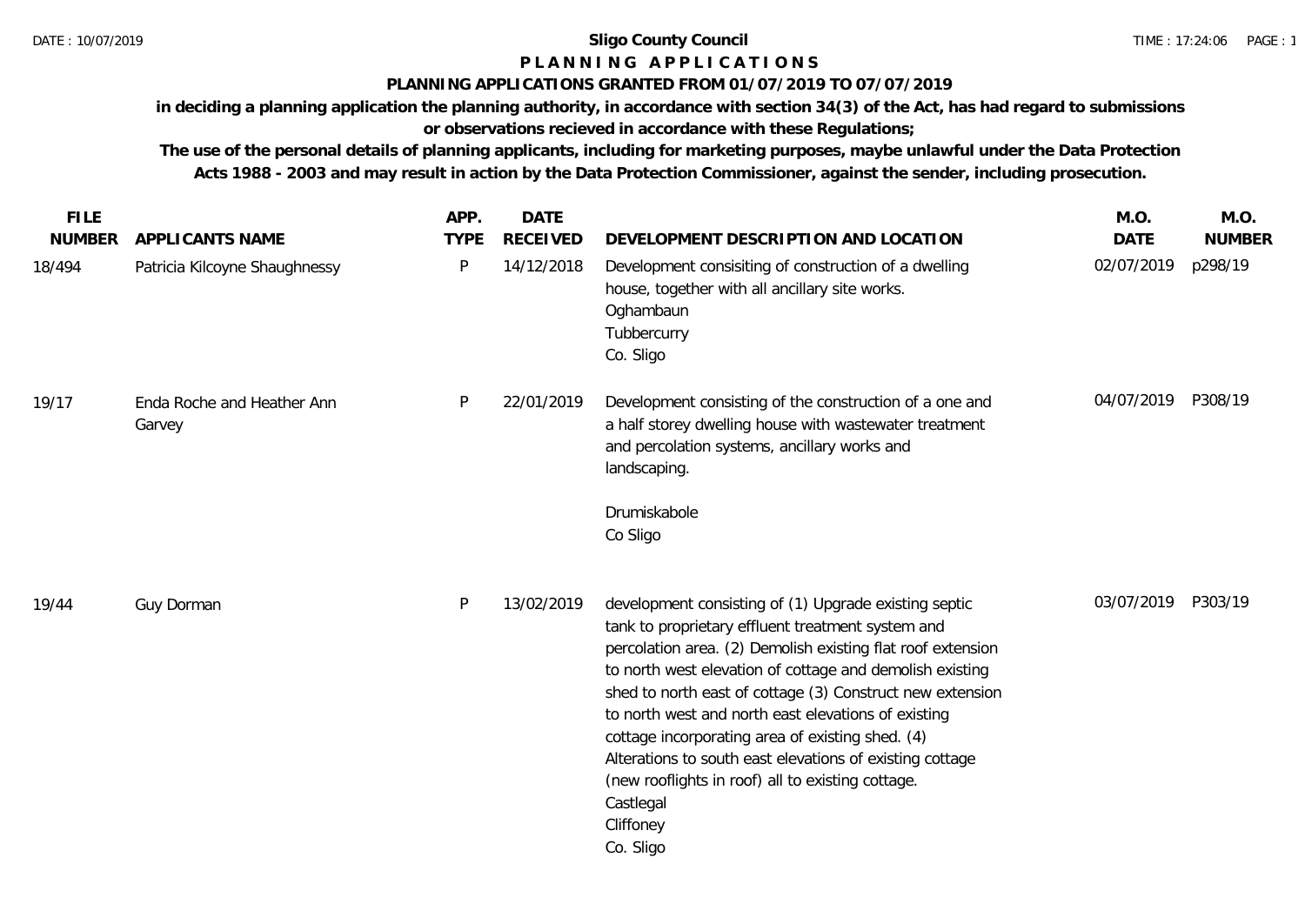## **P L A N N I N G A P P L I C A T I O N S**

## **PLANNING APPLICATIONS GRANTED FROM 01/07/2019 TO 07/07/2019**

**in deciding a planning application the planning authority, in accordance with section 34(3) of the Act, has had regard to submissions or observations recieved in accordance with these Regulations;**

**The use of the personal details of planning applicants, including for marketing purposes, maybe unlawful under the Data Protection Acts 1988 - 2003 and may result in action by the Data Protection Commissioner, against the sender, including prosecution.**

| <b>FILE</b>   |                        | APP.        | <b>DATE</b>     |                                                                                                                                                                                               | M.O.        | M.O.          |
|---------------|------------------------|-------------|-----------------|-----------------------------------------------------------------------------------------------------------------------------------------------------------------------------------------------|-------------|---------------|
| <b>NUMBER</b> | APPLICANTS NAME        | <b>TYPE</b> | <b>RECEIVED</b> | DEVELOPMENT DESCRIPTION AND LOCATION                                                                                                                                                          | <b>DATE</b> | <b>NUMBER</b> |
| 19/195        | John Dooney            | P           | 23/05/2019      | for development consisting of the construction of a new<br>slatted/dry shed with attached manure pit together with<br>all ancillary site works and services                                   | 03/07/2019  | P301/19       |
|               |                        |             |                 | Drumnagoal<br>Skreen<br>Co. Sligo                                                                                                                                                             |             |               |
| 19/204        | Noel and Marie Cunnane | P           | 28/05/2019      | for development consisting of the construction of a<br>dwelling house, integrated garage, septic tank and<br>percolation area on site, together with all ancillary site<br>works and services | 04/07/2019  | P306/19       |
|               |                        |             |                 | Carrigans Lower and<br>Knockadalteen<br>Ballymote<br>Co. Sligo                                                                                                                                |             |               |
| 19/205        | Mellissa Cunnane       | P           | 28/05/2019      | for development consisting of the construction of a<br>dwelling house, integrated garage, septic tank and<br>percolation area on site, together with all ancillary site<br>works and services | 04/07/2019  | P305/19       |
|               |                        |             |                 | Carrigans Lower and Knockadalteen<br>Ballymote<br>Co. Sligo                                                                                                                                   |             |               |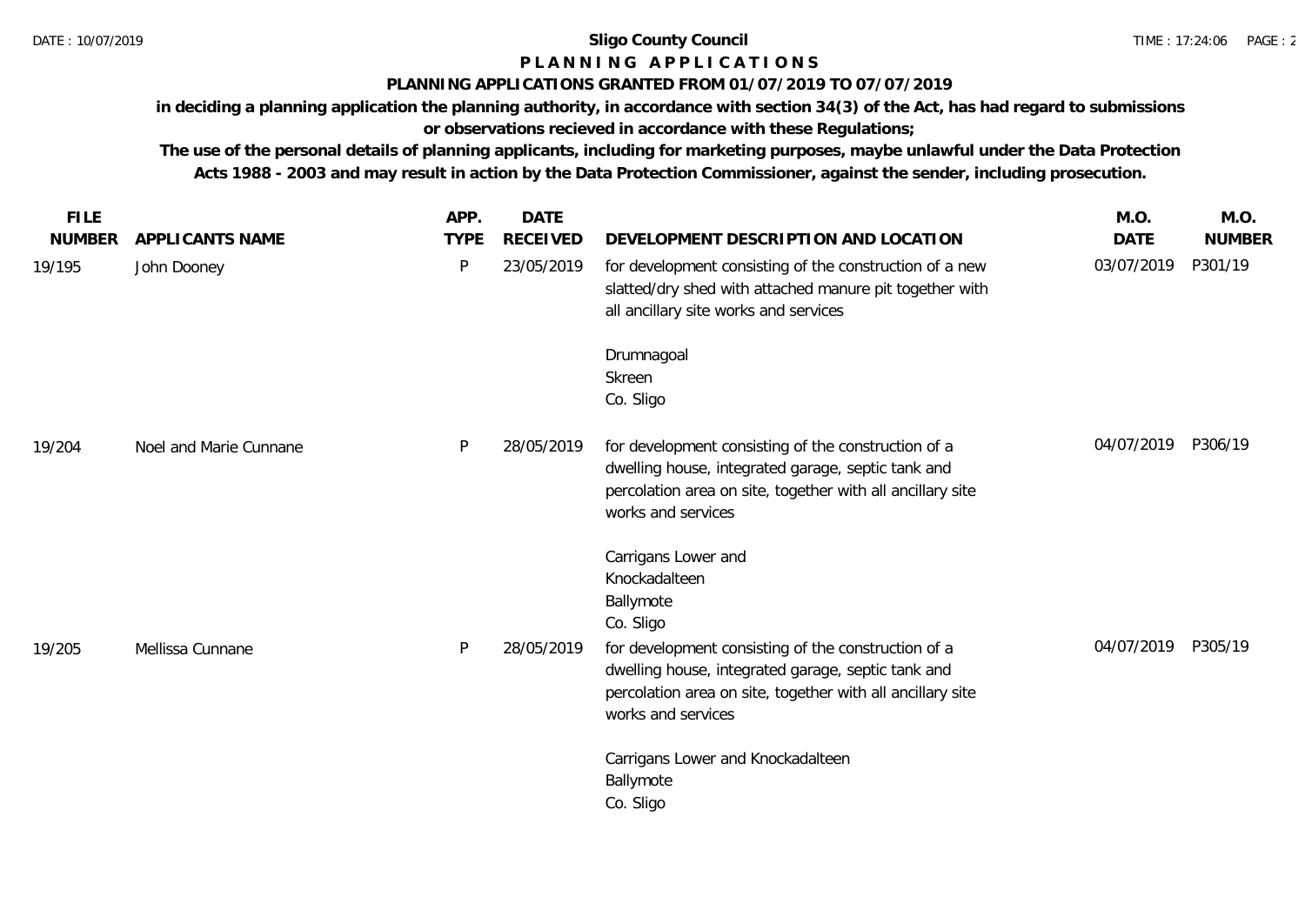## **P L A N N I N G A P P L I C A T I O N S**

#### **PLANNING APPLICATIONS GRANTED FROM 01/07/2019 TO 07/07/2019**

**in deciding a planning application the planning authority, in accordance with section 34(3) of the Act, has had regard to submissions** 

**or observations recieved in accordance with these Regulations;**

**The use of the personal details of planning applicants, including for marketing purposes, maybe unlawful under the Data Protection Acts 1988 - 2003 and may result in action by the Data Protection Commissioner, against the sender, including prosecution.**

| FILE.<br>NUMBER | APPLI CANTS NAME       | APP.<br><b>TYPE</b> | DATE<br>RECEIVED | DEVELOPMENT DESCRIPTION AND LOCATION                                                                                                                                                                                                     | M.O.<br>DATE | M.O.<br><b>NUMBER</b> |
|-----------------|------------------------|---------------------|------------------|------------------------------------------------------------------------------------------------------------------------------------------------------------------------------------------------------------------------------------------|--------------|-----------------------|
| 19/206          | Alan and Martina Kelly | R.                  | 28/05/2019       | for retention for development consisting of; (1) As<br>constructed extension to side (southwest) of existing<br>dwelling hosue and (2) External alterations to existing<br>dwelling house (revised fenestration and external<br>chimney) | 03/07/2019   | P302/19               |
|                 |                        |                     |                  | 26 Glenview Park<br>Newgrange<br>Grange                                                                                                                                                                                                  |              |                       |

Co. Sligo

**Total: 7**

\*\*\* END OF REPORT \*\*\*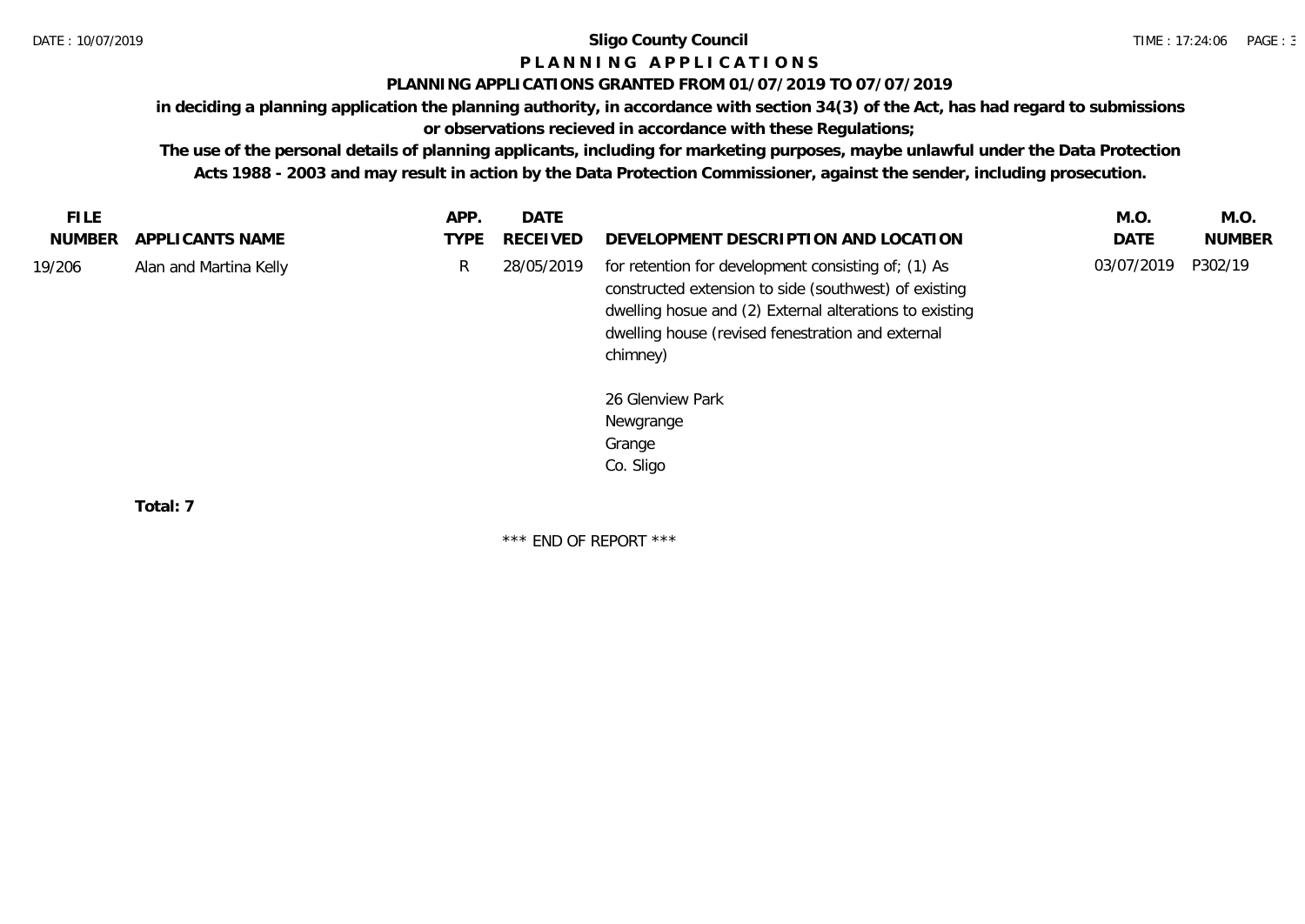### **P L A N N I N G A P P L I C A T I O N S**

#### **PLANNING APPLICATIONS REFUSED FROM 01/07/2019 TO 07/07/2019**

**in deciding a planning application the planning authority, in accordance with section 34(3) of the Act, has had regard to submissions or observations recieved in accordance with these Regulations;**

**The use of the personal details of planning applicants, including for marketing purposes, maybe unlawful under the Data Protection Acts 1988 - 2003 and may result in action by the Data Protection Commissioner, against the sender, including prosecution.**

| <b>FILE</b>   |                                                     | A DE        | $\sim$ $\sim$ $\sim$<br>DA I | <b>ENT DESCRIPTION AND</b><br>$\cap$ nn.<br>)E\/F<br>. JIEN L<br>பட | IVI.U       | IVI.U         |
|---------------|-----------------------------------------------------|-------------|------------------------------|---------------------------------------------------------------------|-------------|---------------|
| <b>NUMBER</b> | <b>ANTS NAME</b><br>A DDI<br>$\sqrt{2}$<br>CAN<br>u | <b>TVDL</b> | ◡⊢                           | <b>OCATION</b>                                                      | <b>DATF</b> | <b>NUMBER</b> |

/

**Total: 0**

\*\*\* END OF REPORT \*\*\*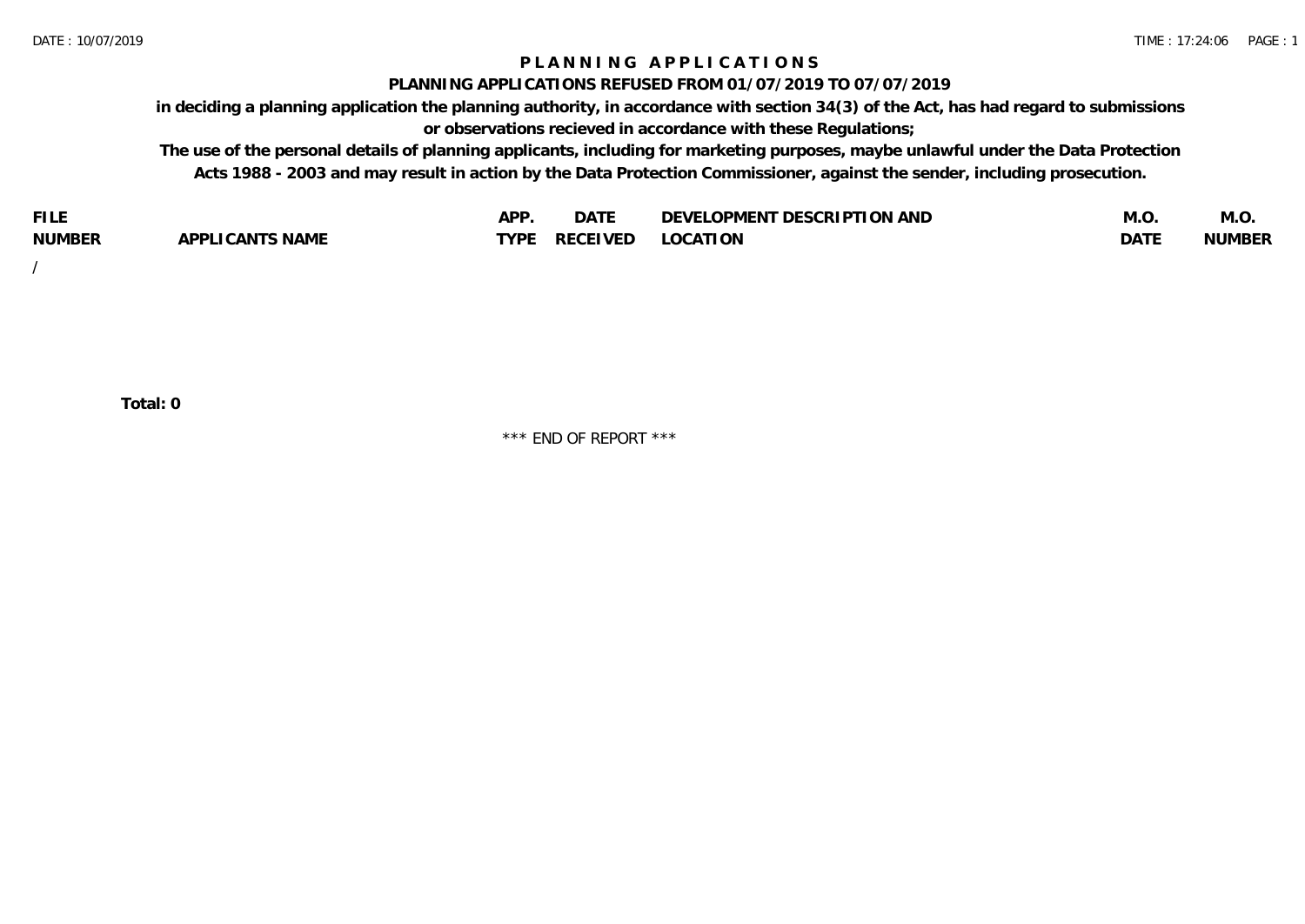## **A N B O R D P L E A N A L A APPEALS NOTIFIED FROM 01/07/2019 TO 07/07/2019**

| <b>FILE</b> | APPLICANTS NAME    | APP  | DECISON L   | L.A. DEVELOPMENT DESCRIPTION AND LOCATION | B.F         |
|-------------|--------------------|------|-------------|-------------------------------------------|-------------|
|             | NUMBER AND ADDRESS | TYPE | <b>DATE</b> | <b>DEC</b>                                | <b>DATE</b> |

 **Total : 0**

**\*\*\*\*\*\*\*\*\*\*\*\* END OF REPORT \*\*\*\*\*\*\*\*\*\*\*\***